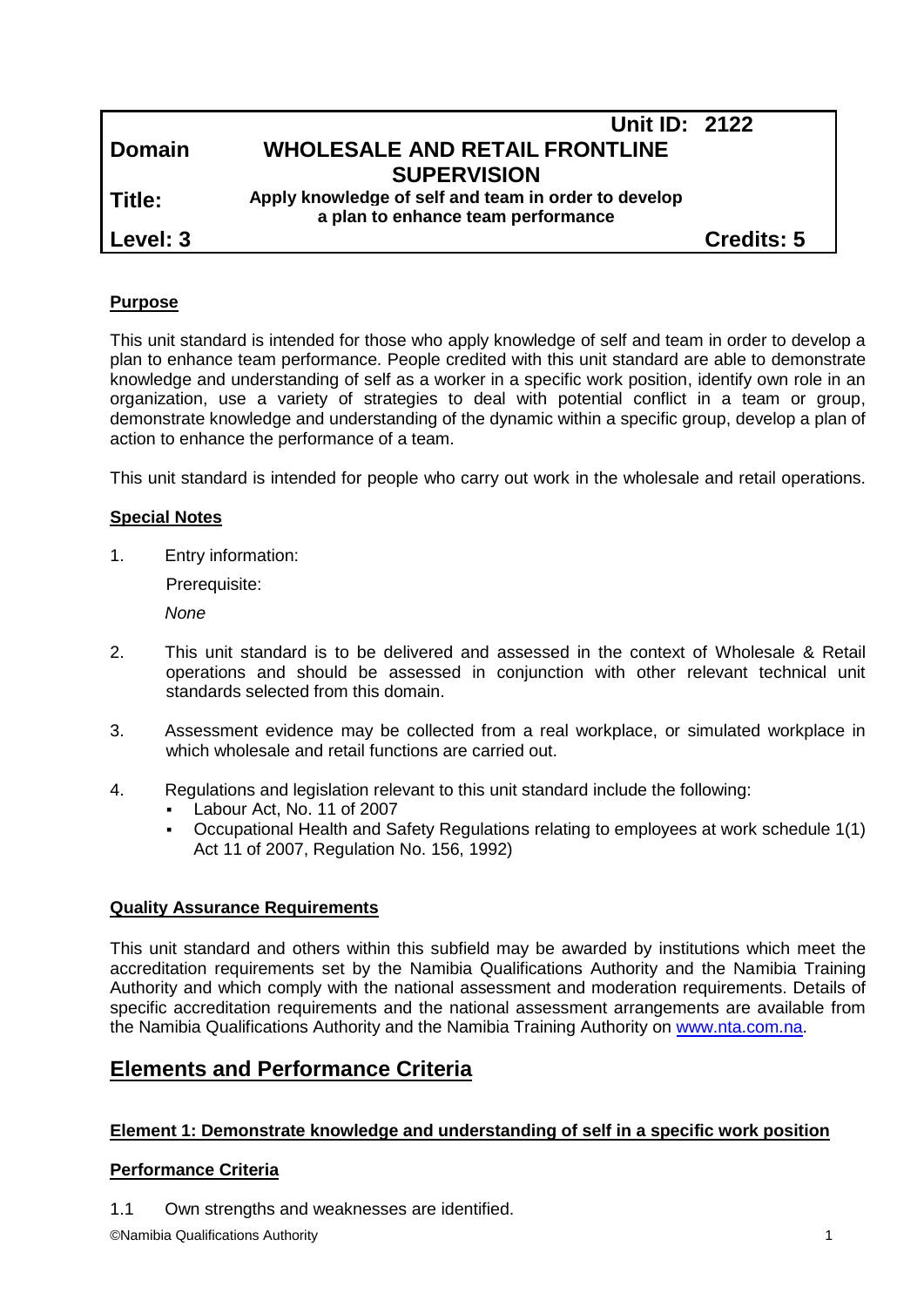1.2 Personal development plan to strengthen performance is compiled.

#### **Element 2: Identify own role in an organisation**

#### **Performance Criteria**

- 2.1 Organogram of an organisation is interpreted.
- 2.2 An organisations expectations of a worker are explained and an indication is given as to how performance is monitored and measured.
- 2.3 Values and attitudes of an organisation are explored with reference to the organisation's code of ethics or conduct.
- 2.4 Effects of the code of conduct on decisions making are indicated.

#### **Element 3: Use strategies to deal with conflict in a team or group**

#### **Performance Criteria**

- 3.1 Conflicts in a team or group are identified and dealt with according organisational guidelines.
- 3.2 Strategies for creating a positive working environment in a team or group are explored.
- 3.3 Situations that hamper efficiency in a group are identified and suggestions are made to improve these situations.
- 3.4 Support systems to deal with conflict in the team are identified and implemented.

#### **Element 4: Demonstrate knowledge and understanding of the dynamic within a group**

#### **Performance Criteria**

- 4.1 Strengths and weaknesses of a group or team are identified.
- 4.2 Strengths and weaknesses of individuals within a group or team are identified in order to decide on an appropriate management strategy.
- 4.3 Situations that are a cause of concern or dissent in a group or team are identified and plan is developed to minimise negative effect on the team.
- 4.4 Positive situations in a group or team are identified and a plan is developed to maximise the effect on the team's performance.

#### **Element 5: Develop a plan of action to enhance the performance of a team**

#### **Performance Criteria**

- 5.1 Goals appropriate to the team are set in order to improve performance within a specific organisation.
- 5.2 A plan of action is developed as a means of achieving group or team goals.